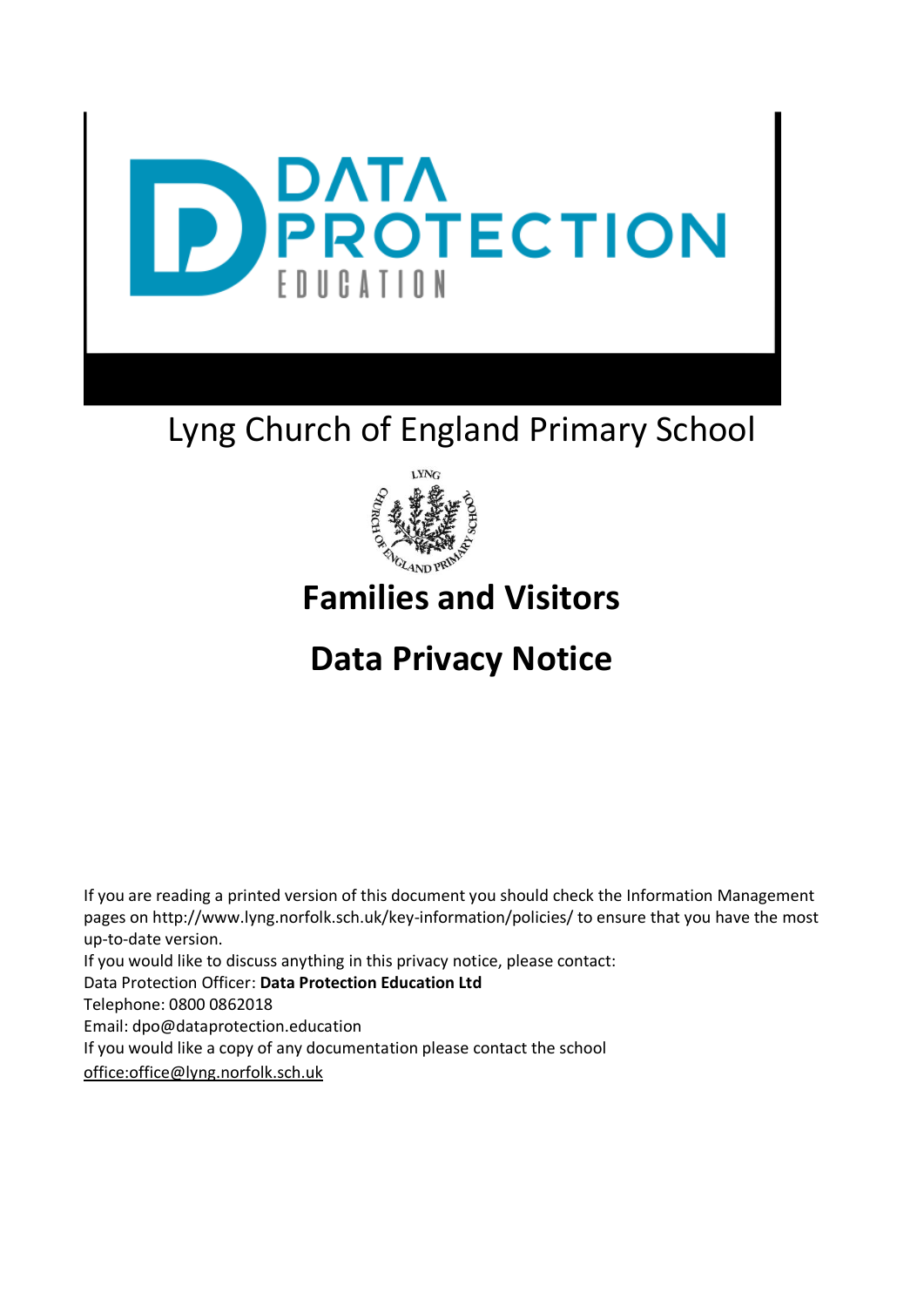#### **How we use pupil information**

The categories of pupil information that we collect, hold and share include:

• Personal information (such as name, unique pupil number and address);

• Characteristics (such as ethnicity, language, nationality, country of birth and free school meal eligibility);

• Attendance information (such as sessions attended, number of absences and absence reasons);

- Assessment information and education records;
- Special Educational Needs information;

• Behavioural information (such as, achievements, exclusions, internal exclusions and detentions);

- Health and medical information (such as dietary requirement and medication details);
- Safeguarding and Child Protection reports and disclosures;
- Photographs and video clips;

#### **Why we collect and use this information**

We use the pupil data:

- to support pupil learning;
- to monitor and report on pupil progress;
- to provide appropriate pastoral care;
- to assess the quality of our services;
- to comply with the law regarding data sharing.

#### **The lawful basis on which we use this information**

• We collect and use pupil information under a task performed in the public interest where it relates to a child's educational progression;

• Some photographs and videos are used only after gaining explicit consent;

• Where medical data is being processed, this is processed under a legal obligation (Children and Families Act 2014 which includes a duty on schools to support children with medical conditions);

• Safeguarding data is processed under the legal obligation of The Education Act 2002. Sections 21 and 175 detail how governing bodies of schools must promote the wellbeing of pupils and take a view to the safeguarding of children at the school.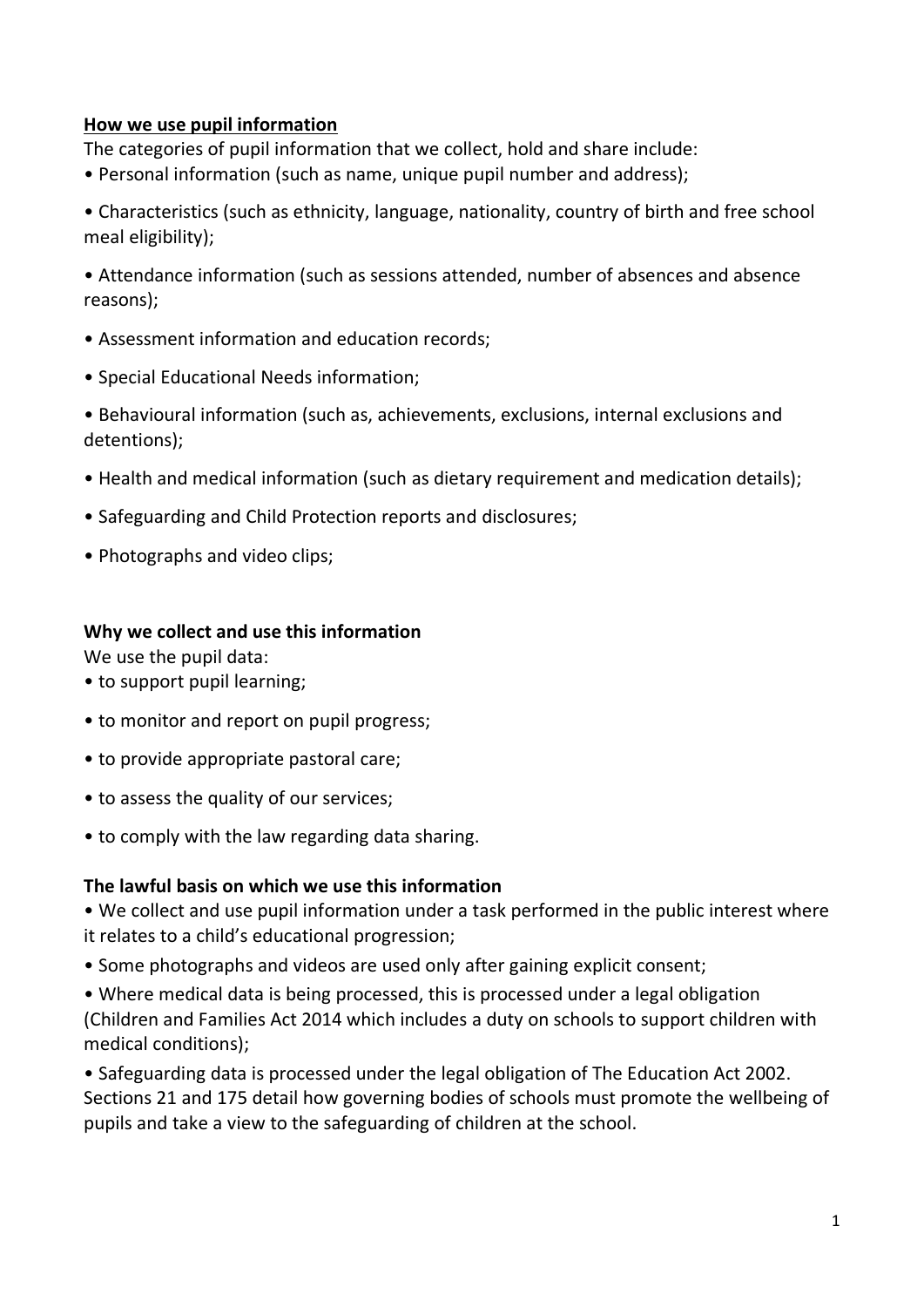• We collect and process pupil information under Article 6 of the General Data Protection Regulation (GDPR) to perform our official function to carry out tasks in the public interest. ( Safeguarding, Equalities, Attendance)

## **Collecting pupil information**

Whilst most of the pupil information you provide to us is mandatory, some of it is provided to us on a voluntary basis. In order to comply with the General Data Protection Regulation, we will inform you whether you are required to provide certain pupil information to us or if you have a choice in this.

### **Storing pupil data**

We hold pupil data based on the retention schedule provided in the IRMS School Toolkit.

### **Who we share pupil information with**

We routinely share pupil information with:

- schools that the pupil's attend after leaving us;
- our local authority;
- the Department for Education (DfE);

• suppliers that we have contracted with to provide educational services and those related to the operations of the school. Please see appendix 1 for a full list of organisations that we share pupil information with.

#### **Why we share pupil information**

We do not share information about our pupils with anyone without consent unless the law and our policies allow us to do so.

We share pupils' data with the Department for Education (DfE) on a statutory basis. This data sharing underpins school funding and educational attainment policy and monitoring. We are required to share information about our pupils with our local authority (LA) and the Department for Education (DfE) under section 3 of The Education (Information About Individual Pupils) (England) Regulations 2013.

# **Data collection requirements:**

To find out more about the data collection requirements placed on us by the Department for Education (for example; via the school census) go to [https://www.gov.uk/education/data-collection-and-censuses-for-schools.](https://www.gov.uk/education/data-collection-and-censuses-for-schools)

# **The National Pupil Database (NPD)**

The NPD is owned and managed by the Department for Education and contains information about pupils in schools in England. It provides invaluable evidence on educational performance to inform independent research, as well as studies commissioned by the Department. It is held in electronic format for statistical purposes. This information is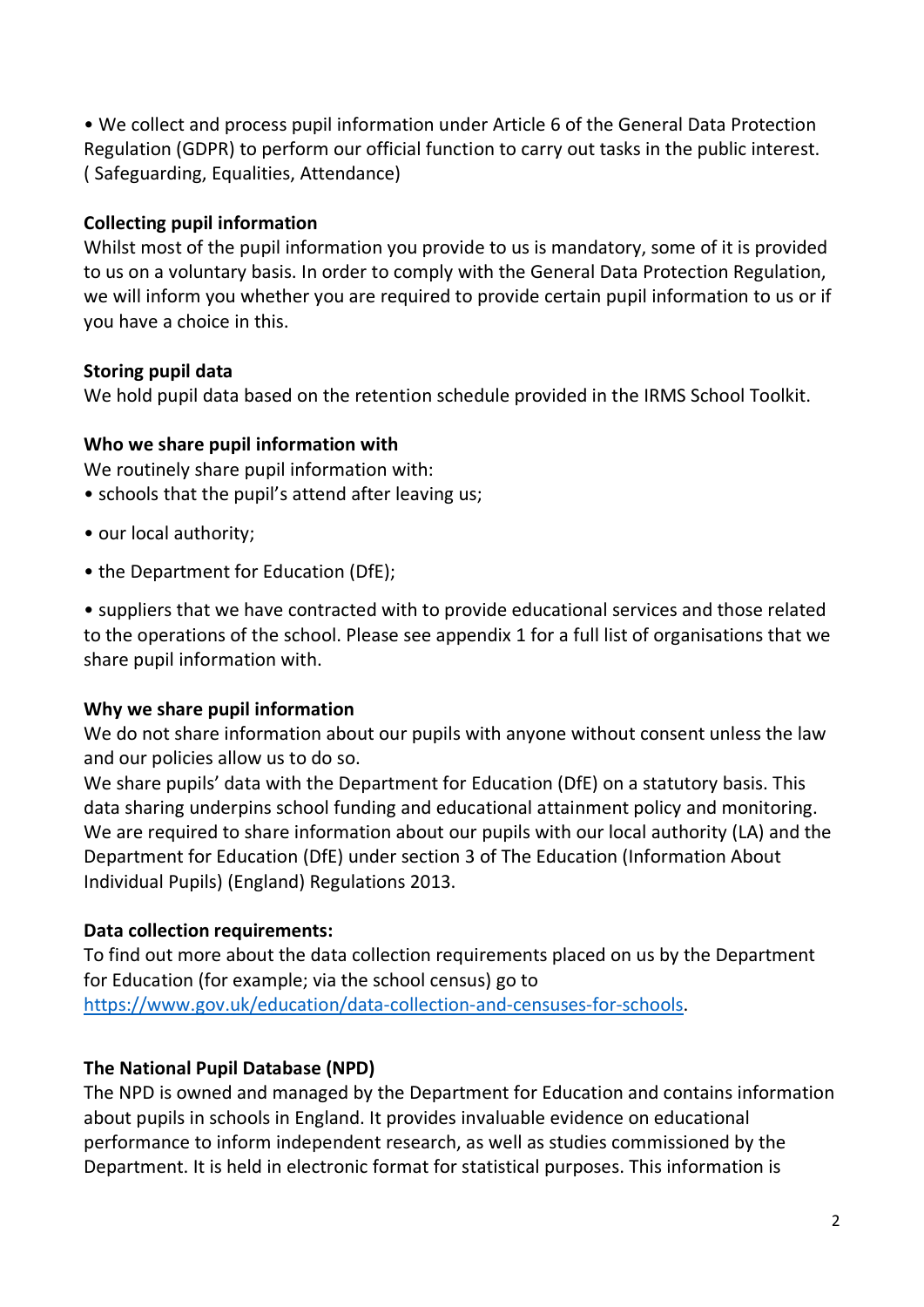securely collected from a range of sources including schools, local authorities and awarding bodies.

We are required by law, to provide information about our pupils to the DfE as part of statutory data collections such as the school census and early years' census. Some of this information is then stored in the NPD. The law that allows this is the Education (Information About Individual Pupils) (England) Regulations 2013.

To find out more about the NPD, go to

https://www.gov.uk/government/publications/national-pupil-database-user-guide-andsupporting-information.

The department may share information about our pupils from the NPD with third parties who promote the education or well-being of children in England by:

- conducting research or analysis;
- producing statistics;
- providing information, advice or guidance.

The Department has robust processes in place to ensure the confidentiality of our data is maintained and there are stringent controls in place regarding access and use of the data. Decisions on whether DfE releases data to third parties are subject to a strict approval process and based on a detailed assessment of:

- who is requesting the data:
- the purpose for which it is required;
- the level and sensitivity of data requested and;
- the arrangements in place to store and handle the data.

To be granted access to pupil information, organisations must comply with strict terms and conditions covering the confidentiality and handling of the data, security arrangements and retention and use of the data.

For more information about the department's data sharing process, please visit:

https://www.gov.uk/data-protection-how-we-collect-and-share-research-data

For information about which organisations the department has provided pupil information to, (and for which project), please visit the following website:

https://www.gov.uk/government/publications/national-pupil-database-requests-received To contact DfE: https://www.gov.uk/contact-dfe

# **Other information we collect and hold**

The categories of other information that we collect, hold and share include:

• Parents' and carers information (such as name, address, contact information, relationship to the child, involvement with volunteer groups or parents association);

• Visitor information (such as name, business, car registration, DBS certification, purpose of visit);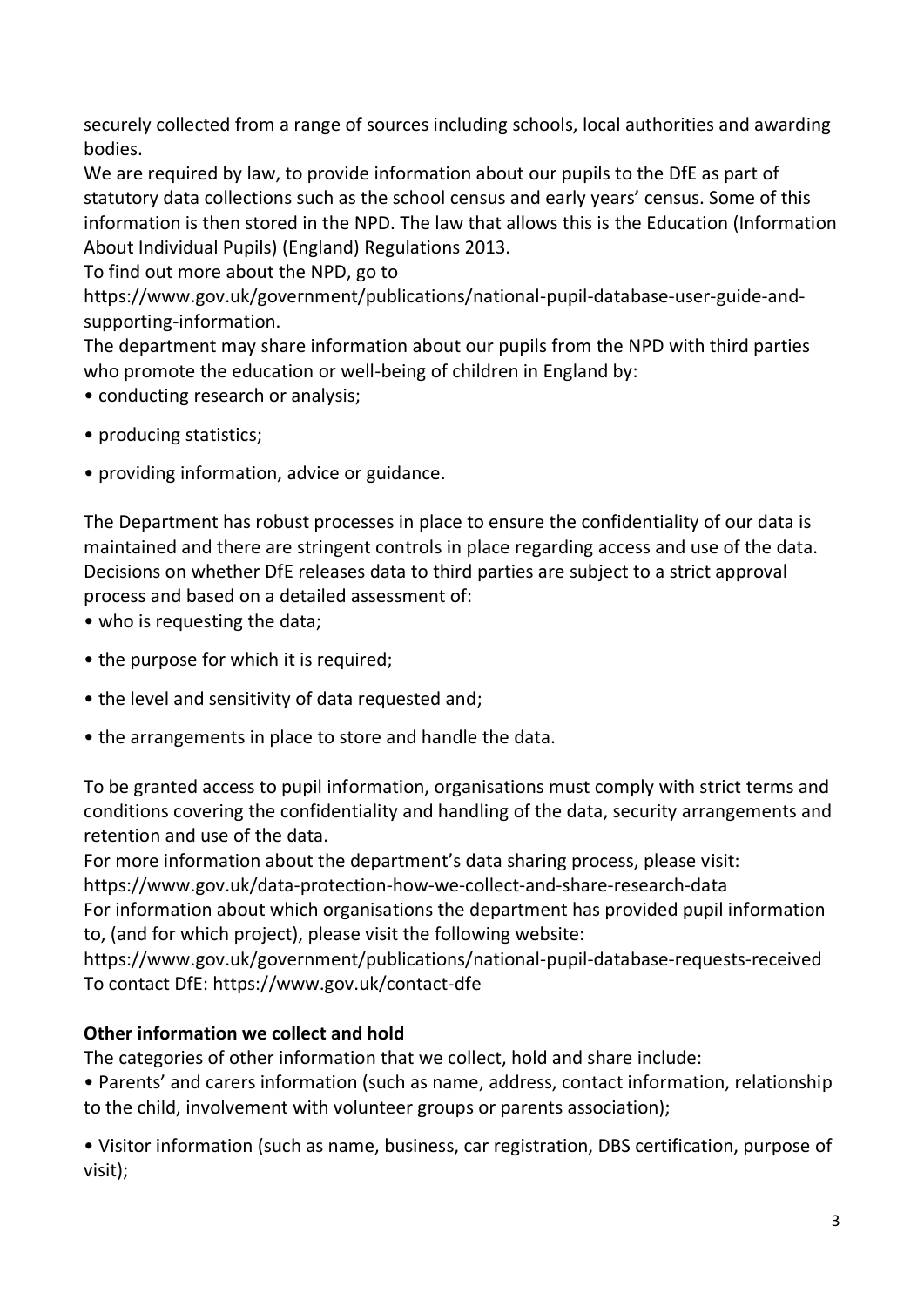• Governors' information (such as name, address, contact information, business interests, financial interests and governance roles in other schools);

• Volunteers' information (such as name, address, contact information, DBS certification).

### **Why we collect and use this information**

Parents information is collected so that:

• We can communicate with you about your child (in relation to things such as education and attainment, health and well-being, attendance and behaviour);

• Send you important information about the school;

• Provide you with access to tools and services we use in schools (such as parent payment systems, communication applications).

Visitor information is collected so that:

• We have a record of who is and has been in the building, for health, safety and operational purposes;

- We know whether a visitor can be unaccompanied in areas where children are present;
- We have a record of official visits (such as inspections or maintenance).

Governors' information is collected so that:

- We can communicate with Governors on school business;
- There is a public record of Governors and their business interests.

# **The lawful basis on which we use this information**

• Parental information is processed in the public interest where it is related to their child's education. We may have a legal obligation to process data in certain processing activities and in some circumstances we will rely on consent as the lawful basis;

• Visitor information is processed as a task in the public interest where it relates to school operations and under a legal obligation where it relates to health and safety;

• Governor information is processed as a task in the public interest.

# **Collecting this information**

**Parents:** whilst the majority of information you provide to us is mandatory, some of it is provided to us on a voluntary basis. In order to comply with data protection legislation, we will inform you whether you are required to provide certain information to us or if you have a choice in this;

• **Visitors:** As a visitor the information that you provide to us is voluntary. However, we may restrict access to the school if the information is not provided;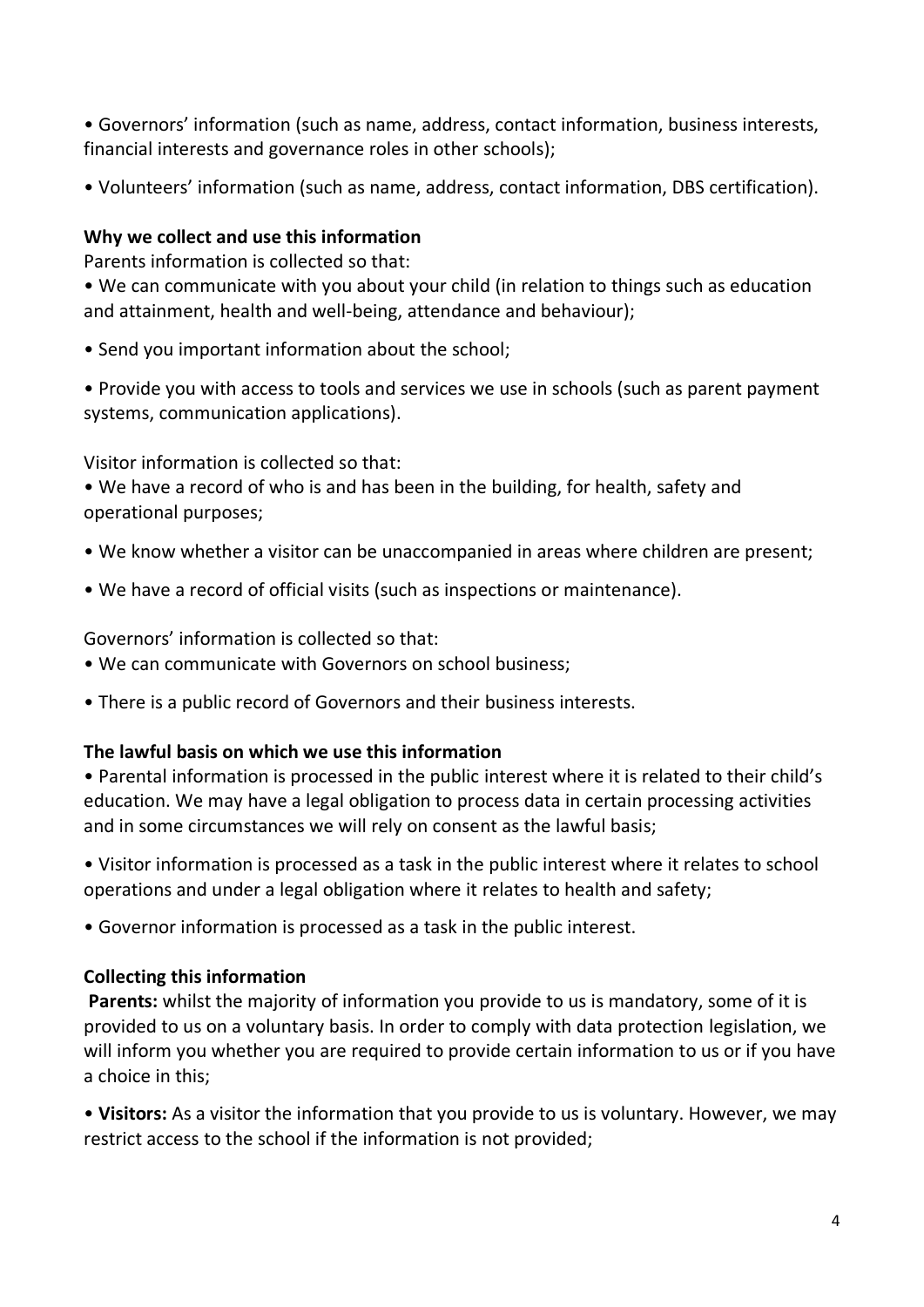• **Governors:** whilst the majority of information you provide to us is mandatory, some of it is provided to us on a voluntary basis. In order to comply with data protection legislation, we will inform you whether you are required to provide certain information to us or if you have a choice in this.

#### **Storing this information**

We hold school workforce data as documented in our Retention Schedule, which can be requested by contacting the school office.

### **Who we share this information with**

We routinely share this information with:

- **Parents:** we will share your information with members of staff, other agencies and, where you have agreed, with third-party processors who provide services to the school;
- **Visitors:** your information will not be shared unless requested by an external agency in the course of a health and safety incident or in the investigation of a crime;
- **Governors:** we will publish the names, business interests, financial interests and governance roles of governors in other schools on the school website

### **Requesting access to your personal data**

Under data protection legislation, you have the right to request access to information that we hold about you. To make a request for your personal information, contact the data protection officer whose contact details are at the top of this notice. You also have the right to:

• object to processing of personal data that is likely to cause, or is causing, damage or distress;

- prevent processing for the purpose of direct marketing;
- object to decisions being taken by automated means;
- in certain circumstances, have inaccurate personal data rectified, blocked, erased or destroyed and;
- claim compensation for damages caused by a breach of the Data Protection regulations.

If you have a concern about the way we are collecting or using your personal data, we ask that you raise your concern with us in the first instance. Alternatively, you can contact the Information Commissioner's Office at https://ico.org.uk/concerns/

*This document was reviewed by Governors : March 2020*